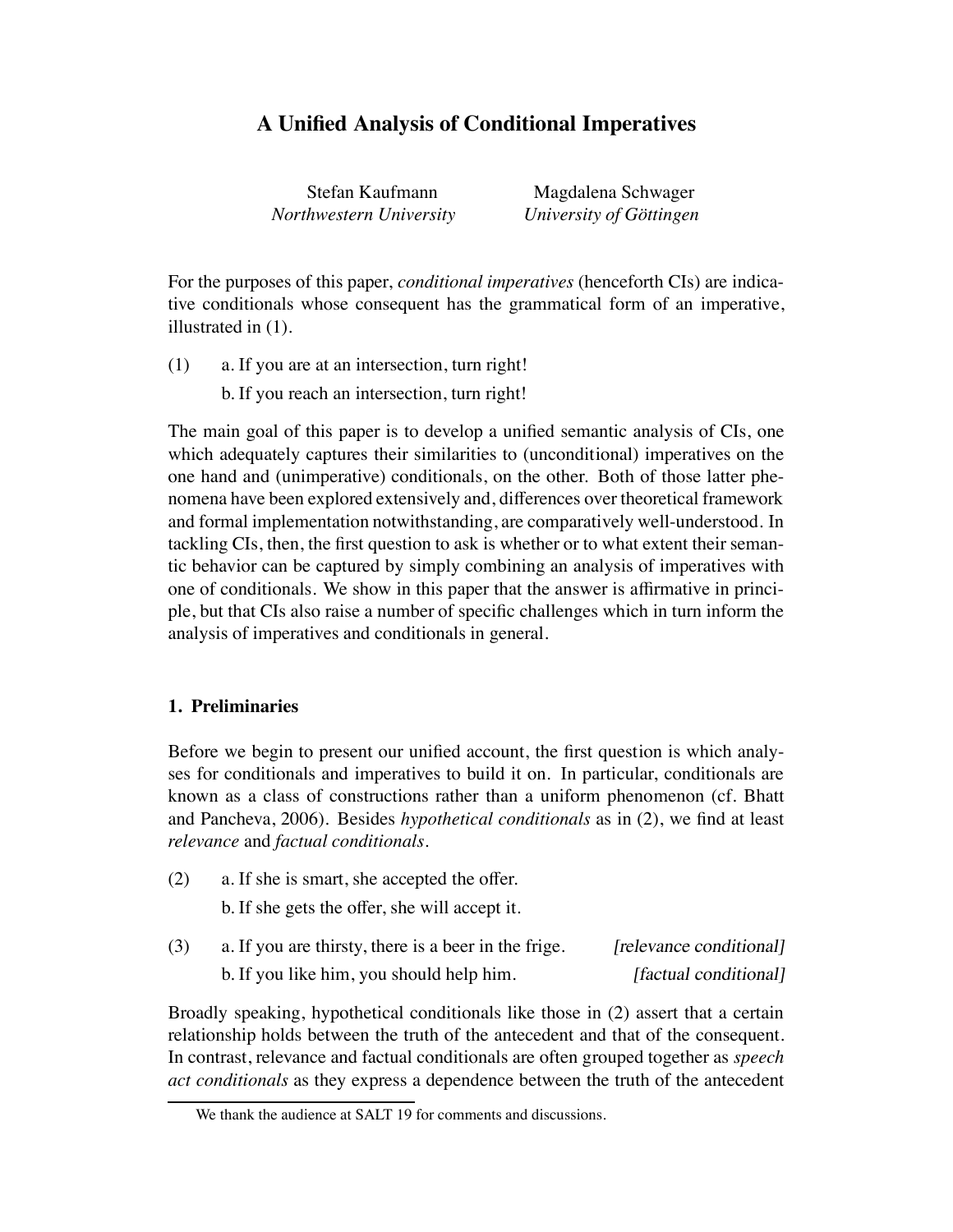and the relevance or felicity of the speech act performed with the consequent. Even in case of an assertive consequent, the truth of the consequent is only indirectly involved inasmuch as it figures at the speech-act level.

One might not expect CIs to ever constitute hypothetical conditionals. It is often argued that the question of "truth" is beside the point when it comes to imperatives, and that they should instead be analyzed in terms of the felicity and successful execution of non-constative speech acts. However, Schwager (2006a) shows that according to standard tests (cf. Bhatt and Pancheva, 2006), all three types of conditionals can be exemplified by CIs. In particular, modification with *only* and binding from the consequent into the antecedent occur with hypothetical conditionals only. Under these criteria, the CIs in (4) and (5) are hypothetical conditionals.

- (4) a. Turn right only if you are at an intersection. b. Call a doctor only if you are sick.
- (5) a. If you really like it*i*, [a donkey]*<sup>i</sup>* will be grateful.

b. If it*<sup>i</sup>* is tired, let [a donkey]*<sup>i</sup>* rest.

In contrast, the CIs in (6) arguably constitute speech act conditionals.

| (6) | a. If I may give you some advice, don't go.  | [relevance CI] |
|-----|----------------------------------------------|----------------|
|     | b. If you are so smart, then do it yourself. | [factual CI]   |

The upshot is that CIs do not belong to a single class of conditionals, and a truly comprehensive unified account must treat each of the subclasses on a par with the corresponding non-imperative conditionals. In this paper, however, we stop short of attempting such broad coverage, focusing instead on hypothetical CIs with the more modest goal of providing an account which unifies them with ordinary hypothetical conditionals. What we need, then, is an analysis of imperatives in terms of truth conditions and a framework for conditionals that is compatible with this analysis.

# **2. Formal Background**

While we aim to keep the discussion rather informal throughout most of the paper, we do make reference to a few formal model-theoretic notions. In this section we briefly introduce those tools. We take as given a non-empty set *W* of possible worlds. Atomic sentences denote subsets of *W* (i.e., propositions). Our goal is to define the denotations of conditionals, imperatives, and ultimately CIs.

## *2.1. Modality and Conditionals*

We follow Kratzer (1981) in analyzing conditionals as *modal* expressions whose consequent is the prejacent of a(n overt or covert) modal operator and whose antecedent serves to restrict the modal base of that operator. Modal sentences are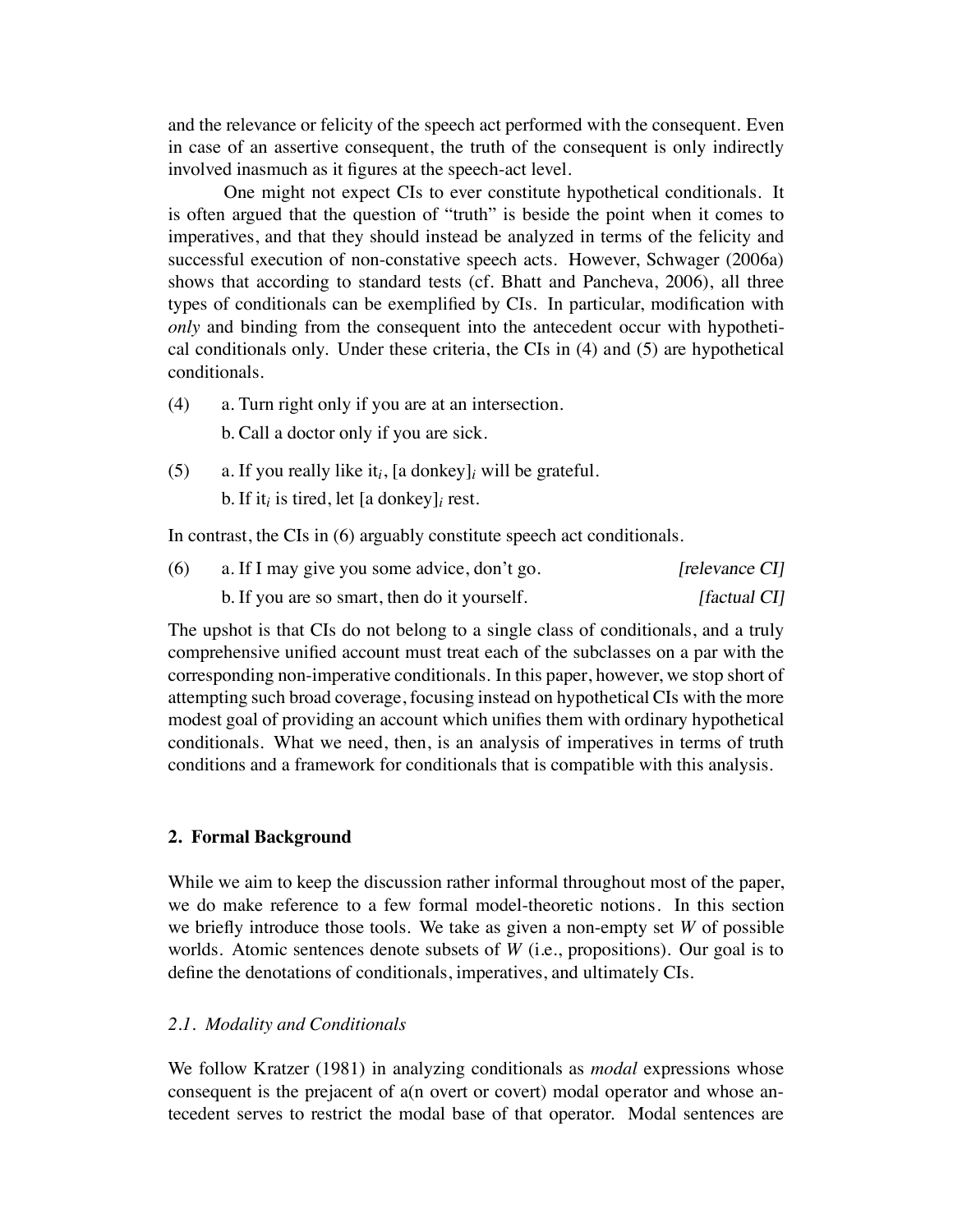interpreted relative to two parameters *f*,*g*. Both are *conversational backgrounds* in Kratzer's terms, i.e., functions from worlds to sets of propositions. The first one determines which worlds form the domain relative to which the modal expressions in question are to be interpreted, much like the *accessibility relations* famliar in modal logic. For each world *w*, we call the set  $\bigcap f(w)$  (the worlds at which all propositions in *f*(*w*) are true) the *modal base* at *w*. The second parameter *g* is an *ordering source* inducing, for each world *w*, a pre-order on the set of worlds as defined in (7a). Depending on the way *g* is interpreted,  $u \leq g(w)v$  means that *u* is less far-fetched than *v*, preferable to  $v$ , or "better" than  $v$  in some other contextually salient respect. We assume for simplicity that  $g(w)$  is finite for all  $g, w$ . Then there is guaranteed to be a set of minimal or "best" worlds for any modal base. We refer to this set as in (7b).

(7)   
\n
$$
\begin{aligned}\n\mathbf{a.} \ u &\leq_{g(w)} v \text{ iff } \{p \in g(w) | v \in p\} \subseteq \{p \in g(w) | u \in p\} \\
\mathbf{b.} \ O(w, f, g) &:= \left\{u \in \bigcap f(w) \, \bigg| \, \forall v \in \bigcap f(w) \, \bigg[v \leq_{g(w)} u \to u \leq_{g(w)} v\big] \right\}\n\end{aligned}
$$

We add a *human necessity* modal operator  $\mathbf{H}$  to the language whose interpretation relative to a world  $w$ , modal base  $f$  and ordering source  $g$  is defined in (8a). A special case is the *simple necessity* operator, defined in (8b) as shorthand for human necessity relative to a constant ordering source whose value is the empty set of propositions. In this case the sentence is true iff its prejacent is true at all worlds in the modal base.

(8) a.  $\mathbb{E} \varphi$  is true w.r.t. *w*, *f*, *g* if  $\varphi$  is true at all worlds in  $O(w, f, g)$ .  $b. \Box \varphi$  is true w.r.t. *w*, *f* iff  $\Box \varphi$  is true w.r.t. *w*, *f*,  $\lambda v[\varnothing]$ .

As mentioned above, a conditional antecedent acts as a restrictor on the modal base relative to which the consequent is evaluated. Kratzer (1981) assumes that when no overt modal auxiliary is present, the default is an epistemic human-necessity operator. Kaufmann (2005) claims that the default is a simple-necessity operator introduced by tense. Regardless of the source of the modal operator, the interpretation is as defined in (9). Here and below, we schematically add the subscript '[ $\varphi$ ]' to represent a modal operator modified by a conditional antecedent, and we let  $\varphi'$ stand for the set of worlds at which  $\varphi$  is true.

 $(9)$  If  $\text{H}_{[\varphi]}[\psi]$  is true w.r.t. *w*, *f*, *g* iff  $\text{H}_{\psi}$  is true w.r.t. *w*,  $\lambda v[f(v) \cup {\varphi'}]$ , *g*.

Replacing *f* with  $f' = \lambda v[f(w) \cup {\varphi'}]$  has the effect that  $\bigcap f'(w) = \bigcap [f(w) \cup {\varphi'}]$  $= [\bigcap f(w)] \cap \varphi'.$  Thus the antecedent in (9) does restrict the modal base. It does not follow, however, that *O*(*w*, *f* ' ,*g*) and *O*(*w*, *f*,*g*) stand in any particular relation. For instance, they are disjoint whenever both are non-empty and  $\varphi$  is false at all worlds in  $O(w, f, g)$ . This captures the non-monotonic behavior of conditionals, i.e., the fact that it is possible that ' $\mathbb{E} \psi'$  is true while ' $\mathbb{E}_{\psi}$ ] $\psi'$  is false.

The model as we assume it here does not include a temporal dimension and is therefore ill-suited for the analysis of certain subtle but important details of the interpretation of temporal expressions in conditionals. This is a drawback in the case of CIs as well. For instance, a crucial distinction Kaufmann (2005) makes in his treatment of indicative conditionals is between *non-predictive* and *predictive* ones, illustrated in (1) above, repeated here as (10).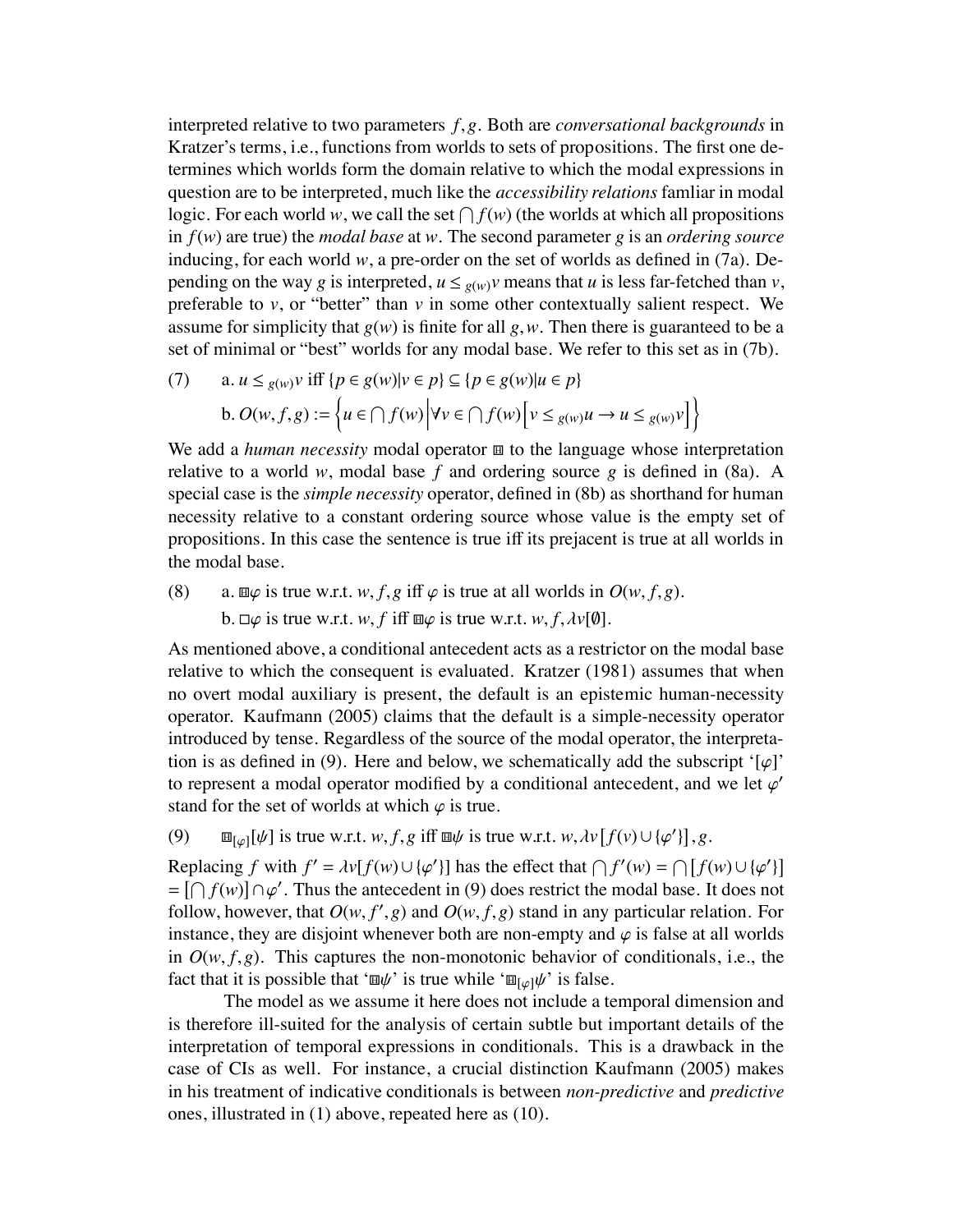| (10) | a. If you are at an intersection, turn right! | [non-predictive] |
|------|-----------------------------------------------|------------------|
|      | b. If you reach an intersection, turn right!  | [predictive]     |

The issue of tense and temporal reference is important, yet many insights about CIs can be gained without going into this topic. We thus decide to leave it aside for the moment.

# *2.2. Imperatives*

Imperatives pose problems for any standard framework in formal semantics. First, as they do not seem to have truth values, it is not clear that an interpretation in terms of truth conditions is appropriate. At the same time, they show very limited ability to occur embedded in larger truth-value-bearing constructions that could help illuminate their contribution. Second, imperatives seem to guide action rather than give information, so it is not obvious how to treat them in terms of dynamic effects on belief states. It may seem more natural to associate them semantically with some sort of directive speech act. But even if we could find a non-*ad hoc* way of associating linguistic objects with speech acts, we would still face the problem that there is no straightforward common core to the broad range of speech acts that imperatives are used for. They easily express not only commands or requests, but also wishes, advice, curses, etc. Therefore their semantic interpretation cannot strictly determine the speech act they are used for.

In this paper we follow Schwager (2006b), who proposes to assimilate imperatives to performative modal verbs. It has been observed that modal verbs can both describe and change deontic necessities (Kamp, 1973). In the latter case, sentences containing modal verbs behave much like imperatives, for instance in that follow-ups by *That's (not) true* are infelicitous.

| (11) | a. You may close the door (that's what the sign says).    | [descriptive]  |
|------|-----------------------------------------------------------|----------------|
|      | b. A: You may close the door! $- B$ : #That's (not) true. | [performative] |

The recent literature converges on the assumption that there is no semantic difference between *may* as used in (11a) and in (11b) (Kamp, 1978; Schulz, 2003; Schwager, 2006b). Rather, it is under particular contextual settings that modalized sentences have a non-descriptive effect, rendering them self-verifying.

The contextual settings responsible for this effect can be characterized on the basis of the semantics for modal verbs introduced above. Schwager (2006b) singles out the following factors: (*i*) performatives are concerned with courses of events deemed possible by the interlocutors, hence the modal base is constituted by the context set (the set of worlds verifying all and only the mutual joint beliefs of the interlocutors, cf. Stalnaker, 1978, 2002) or a subset thereof;<sup>1</sup> (*ii*) the ordering source is deontic, teleological, or bouletic ("prioritizing," cf. Portner, 2007); (*iii*) the

<sup>&</sup>lt;sup>1</sup>For unembedded imperatives, the latter qualification is needed as in the case of advice the speaker typically gives information not about preferences (the odering source), but about facts in the world, (cf. Schwager, 2006b for details).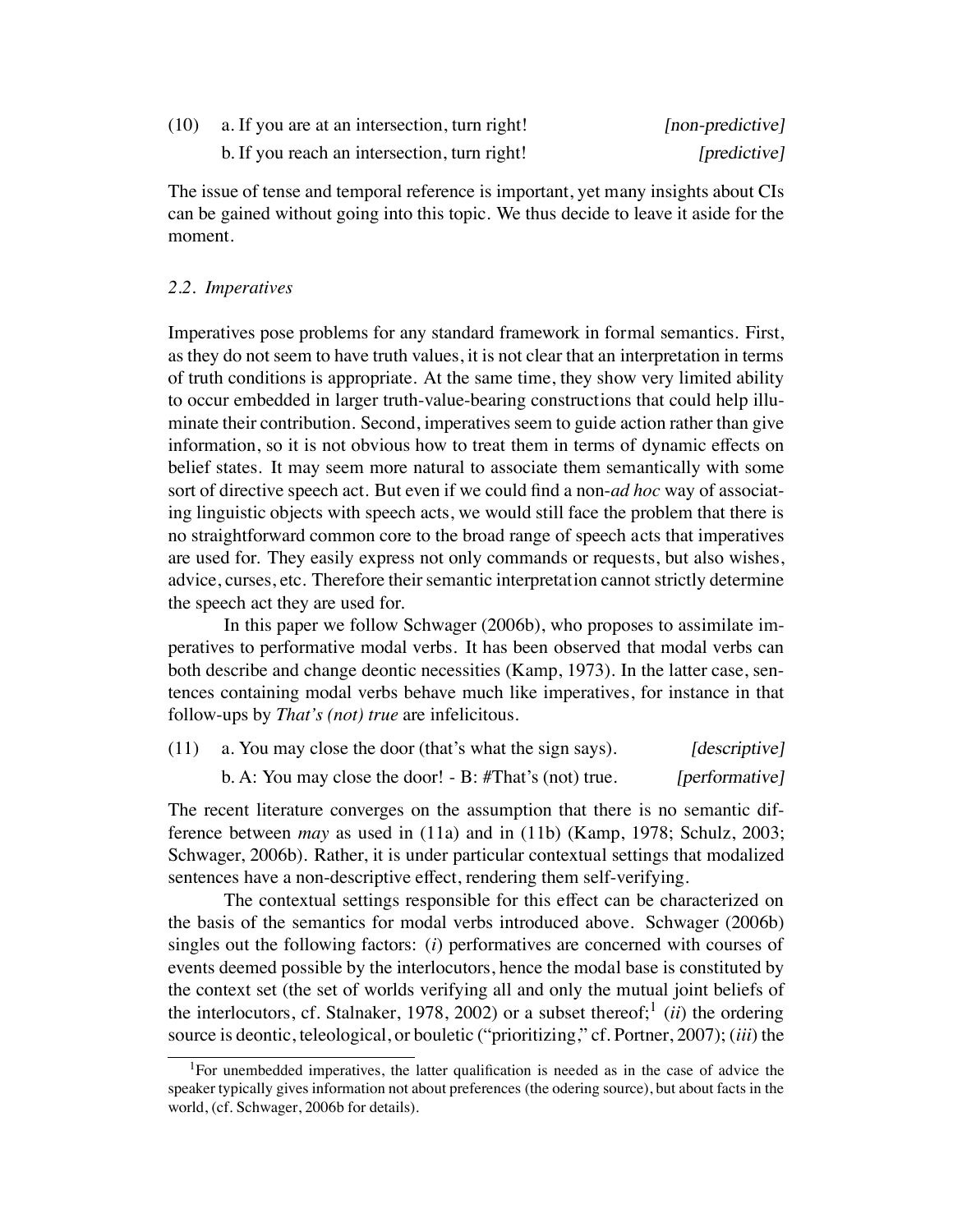speaker is taken to have perfect knowledge of both modal base and ordering source, that is, he counts as an epistemic authority on both matters; (*iv*) the speaker is taken to consider the prejacent possible; and (*v*) the negation of the prejacent does not follow from what is optimal w.r.t. the speaker's wishes.<sup>2</sup>

Formally, we assume that imperatives contain a covert modal operator  $\Box$ similar to  $\mathbf{H}$  (human necessity, see Section 2.1). In contrast to modal auxiliaries, imperatives can only be used performatively.<sup>3</sup> This falls out if the conditions  $(i)-(v)$ are adopted as presuppositions introduced by  $\Box$ . Their versatility in use (e.g., as commands, requests, wishes, or advice) follows from the context dependence of  $\mathbf{r}$ , which can take a deontic, bouletic or teleological ordering source associated with some contextually given attitude holder, typically the speaker or the addressee. For example, an imperative used for requesting can be analyzed as follows:<sup>4</sup>

(12) Give me a call!

 $\Box$  [A calls S ] is true w.r.t. *w*, *f*, *g* iff at all worlds in  $O(w, f, g)$  A calls S, where for any world  $v$ ,  $f(v)$  is the set of the interlocutors' mutual joint beliefs and  $g(v)$  the set of propositions desired by S in *v*.

A use of (12) is felicitous only if it is mutual joint belief that the speaker knows what his wishes are (epistemic authority) and considers it possible for the addressee to call him. Moreover, it has to be mutual joint belief (or be accommodated as such) that the speaker does not have a strict preference against the addressee calling him.

### **3. Conditional Imperatives**

With the background on conditionals and imperatives in place, we now turn to conditional imperatives. We assume that the basic assumptions we make about imperatives hold regardless of whether they occur in isolation or in conditionals. In order to arrive at a plausible analysis, then, two major questions about  $\Box$  need to be addressed. The first concerns its structural place in the denotations of conditional imperatives. The formal framework developed so far makes two construals available for a sentence of the form  $(13)$ :<sup>5</sup>

# (13) *If A, B!*

 $^{2}(iv)$  and (*v*) deviate slightly from Schwager (2006b). Instead of (*iv*) she requires also that the speaker be taken to consider the prejacent's negation possible. This is problematic in view of the acceptability of examples like (15b). Instead of (*v*) she requires that the speaker is known to consider the ordering source a good guideline for acting. This formulation seems too strong as, e.g. in the case of a hearer bouletic ordering source, other propositions may be entailed s.t. the speaker does not want the hearer to act upon them.

 $3$ We follow Portner (2009) in that "performative" has to be understood in a broader sense of "nonassertive," rather than always requiring self-verification of the corresponding modalized sentence.

<sup>&</sup>lt;sup>4</sup>The symbols S and  $\mathcal{A}$  in the definitions refer to the speaker and the addressee, respectively.

<sup>&</sup>lt;sup>5</sup>Strictly speaking, of course, an infinite number of construals are available, some of them (e.g., ' $\mathbb{E}[\mathbb{E}_{[A]}[B]]'$ ') perhaps somewhat more plausible than others (e.g., ' $\mathbb{E}[\mathbb{E}_{[A]}[B]]'$ ). We discuss only what are generally considered the most plausible ones without justifying this selection.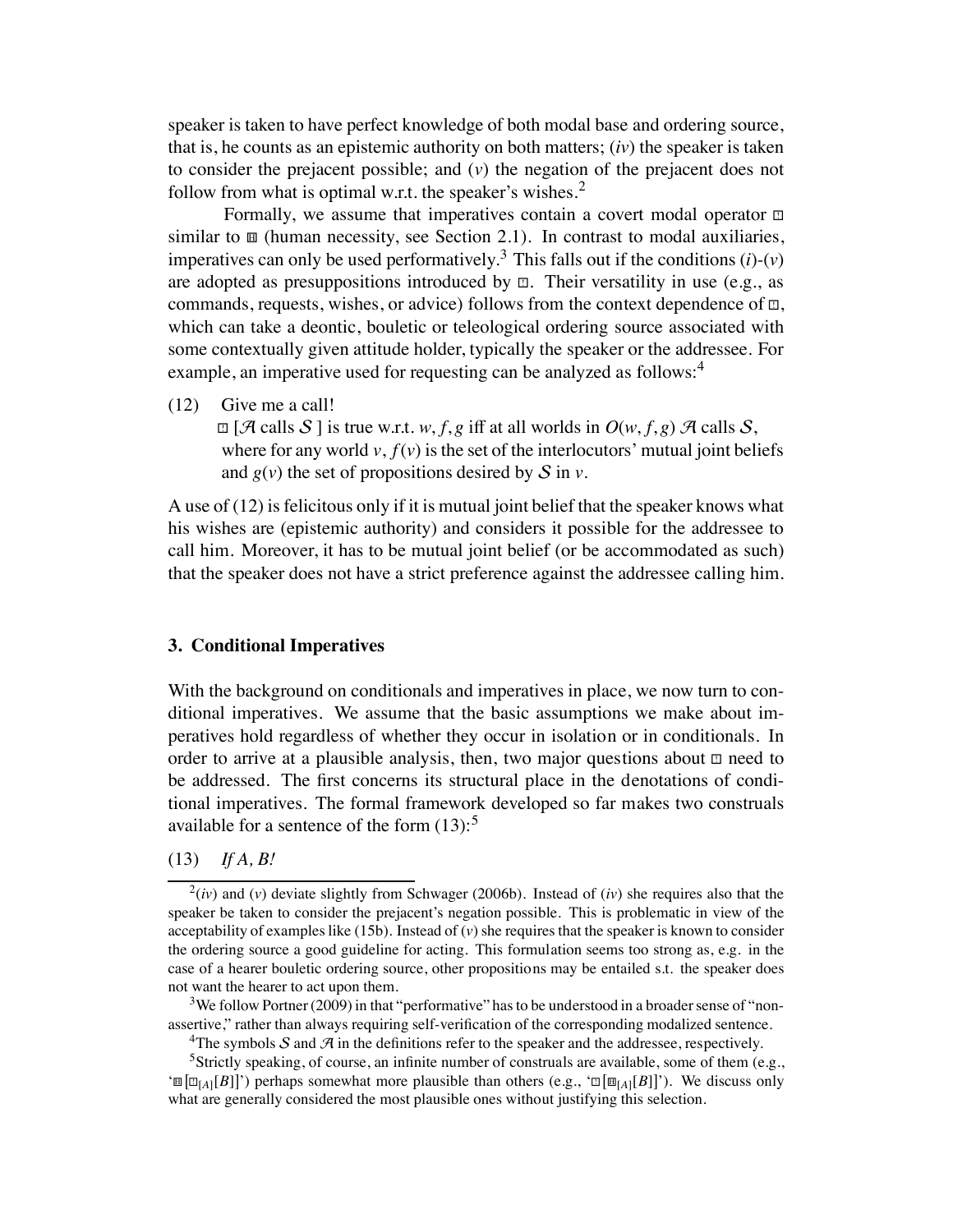| a. $\square_{\lceil A \rceil}[B]$             | <b>Overt Conditional Operator (OCO)</b> |
|-----------------------------------------------|-----------------------------------------|
| $\mathbf{b}$ . $\mathbf{H}_{[A]}[\mathbf{B}]$ | Covert Conditional Operator (CCO)       |

Under the Overt Conditional Operator construal (13a), the antecedent directly restricts the modal base of the imperative operator  $\mathbf{m}$ . The Covert Conditional Operator construal (13b) locates  $\mathbb{D}$  in the nuclear scope of an implicit epistemic operator whose modal base is restricted by the antecedent. At first glance, both analyses seem possible: On the one hand we have seen no reason why  $\mathbb{Z}$  could not be modified by the *if*-clause, but on the other hand a covert epistemic operator is needed independently for ordinary declarative conditionals without an overt epistemic modal, including ones with root modals in the consequent.<sup>6</sup>

The second question to be addressed concerns the modal base of  $\Xi$ . Granting that the ordering source represents the preferences of a contextually salient agent, we still need to know which set of worlds is ranked by these preferences. Here too, several possibilities are available, including for instance the speaker's belief state, i.e., the set of all worlds compatible with what the speaker believes, or the subset of antecedent-worlds within the speaker's belief state.

Although the above two questions are distinct, an answer to one cannot be evaluated without fixing an answer to the other, therefore they cannot easily be discussed separately. In the remainder of this section we explore the consequences of each of the two construals in (13) in conjunction with various plausible choices for the modal base.

#### *3.1. Overt Conditional Operator*

Under the OCO construal, the modal base of  $\Box$  is restricted by the *if*-clause to those worlds at which the antecedent is true. Thus for instance, (14) is true just in case the speaker's preferences rank some worlds at which the addressee sees and greets Julie higher than all worlds at which she sees Julie and does not greet her.

(14) If you see Julie, say 'hi'!

 $\Box$ [*A* sees Julie] [*A* says 'hi'] is true w.r.t. *w*, *f*, *g* iff at all worlds in  $O(w, f, g)$  at which  $A$  sees Julie,  $A$  greets her.

This interpretation is problematic. In showing this, we first discuss the closely related case of conditionals with declarative consequents containing prioritizing modals, such as *If A, you should*/*must*/*have to B*. Previous research has yielded conclusive arguments against an OCO construal for those sentences, but not all of those arguments carry over straightforwardly to CIs. We show that this has independent reasons and therefore does not amount to an argument for an OCO construal of CIs. We then give a novel argument against OCO which has not been made elsewhere

 $6$ Schwager (2006a) argues that it is necessary to draw on both kinds of construals in order to capture all kinds of examples. We show in passing that her arguments depend on unnecessary assumptions about the exact content of the ordering sources involved, and come up with an independent preference for an overall use of CCO construals.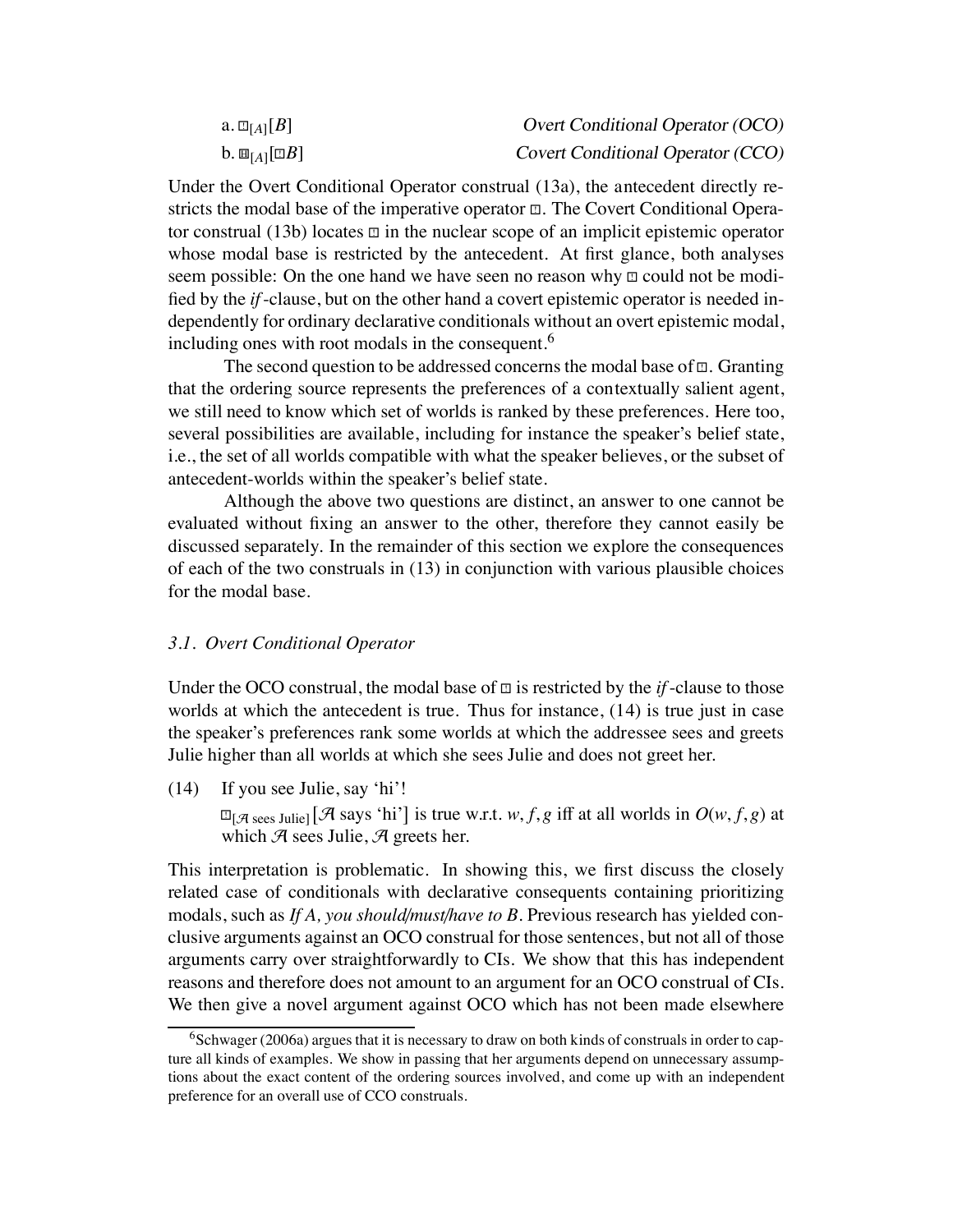but applies equally to CIs and conditional declaratives with prioritizing modals in the consequent.

## *3.1.1. Known problems with OCO*

It has long been known that deontic modals in declarative consequents do not seem to be modified by their antecedents. For instance, such an analysis would wrongly predict that sentences like (15a) are necessarily true (Frank, 1996; Zvolenszky, 2002). The same prediction would follow for CIs like (15b) under an OCO analysis.

(15) a. If you drink Pepsi, you must drink Pepsi.

b. If you drink Pepsi, drink Pepsi!

Clearly once the modal base is restricted to *A*-worlds, the most preferred ones among them must again be *A*-worlds. But it is not immediately obvious for either of the examples in (15) that it is trivally true.

Not all arguments against an OCO analysis for deontic modals in conditional consequents apply to CIs. For instance, Frank (1996) notes that the interpretation of such modals can depend on the values of the ordering source at other worlds. Thus (16) may be true even at worlds at which there are laws against working longer hours and the new laws do not go through.

(16) If the new laws for opening hours of shops go through, salespeople will have to work longer.

This would be unexpected if the deontic modal operator were targeted by the antecedent, since that would merely restrict the modal base without altering the ordering source. The argument does not apply to CIs because it presupposes that the relevant ordering source can take on different values at different worlds in the modal base. While this makes sense for statements about laws, when applied to CIs it violates the condition that the speaker be an authority on the relevant preferences.<sup>7</sup>

Both for CIs and for conditionalized deontic modals, the alternative to an OCO account is a CCO account under which the antecedent restricts the modal base of a covert epistemic operator in whose nuclear scope the deontic modal is embedded. For deontic modals, Frank (1996) notes that this also seems compelling in that the covert epistemic modal postulated can be replaced with explicit modal adverbs with various forces, regardless of the force of the deontic modal:

 $7$ Schwager (2006a) comes up with an example that, at first glance, seems to violate this requirement. Assume that the speaker has a preference for law-obedience. Then, intuitively, (i) is true.

<sup>(</sup>i) If jaywalking is illegal, don't do it.

Strictly speaking, the legal status of jaywalking does not influence the speaker's preferences (as he may not know what the status is in a particular world), but it influences what the speaker's preference amounts to. This is captured correctly if the speaker's preference constantly contains the proposition 'λ*w*.you obey the law in *w*'.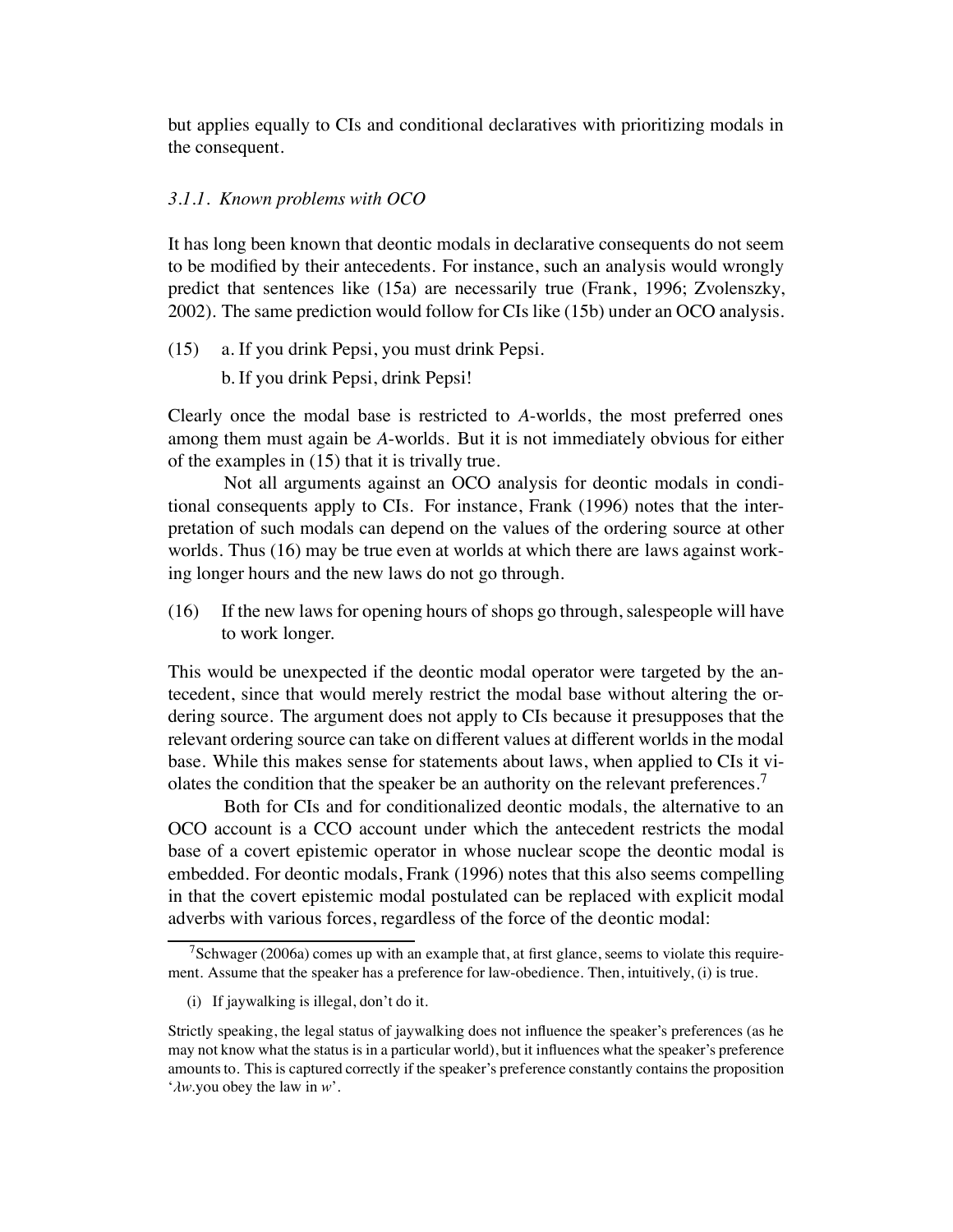| " If Max stays with his grandmother, he $\begin{cases} \text{necessaryily} \\ \text{possibly} \end{cases} \begin{cases} \text{must} \\ \text{max} \end{cases}$ walk the $\sim$ |  |  |
|--------------------------------------------------------------------------------------------------------------------------------------------------------------------------------|--|--|
|                                                                                                                                                                                |  |  |

This argument does not apply directly to CIs because imperatives are not subject to modification with adverbs like *necessarily* due to their special contextual presuppositions. We can conclude from this discussion, however, that there are good arguments against OCO and in favor of CCO for deontic modals in general, and that these arguments suggest the same for CIs to the extent that they apply to them.

## *3.1.2. A new argument against OCO*

A further problem with the OCO construal emerges when we take into account the interaction of prioritizing modality with assumptions about stereotypical courses of events. Although we discuss it only for CIs, it carries over to prioritizing modals. Consider first the sequence in (18). According to OCO, (18a) asserts that among all the worlds at which the addressee loses her job, the most preferable ones from the speaker's perspective are ones at which she accepts a lower-paying one. Notice that the speaker can continue with (18b) without contradicting himself.

- (18) a. If you lose your job, take a lower-paying one.
	- b. But if you lose your job and have a comparable offer, don't take a lowerpaying one.

Formally, (18) is analogous to standard counterexamples to *Strengthening of the Antecedent*, the inference from *if A, C* to *if AB, C*. In Kratzer-style semantics, the invalidity of this pattern is accounted for by allowing that the set of *AB*-worlds relevant for the evaluation of the latter is not contained in the set of *A*-worlds relevant for the former. As outlined in Section 2.1, the selection of the relevant worlds is driven by the ordering source. With a bouletic ordering source, Strengthening of the Antecedent fails if *AB* is not the most preferred way for *A* to come about and *C* is true at the most preferred *A*-worlds but false at some or all of the most preferred *AB*-worlds.

In fact, (18) is a particularly strong counterexample in that the imperative consequents are not only contradictories but contraries of each other. In this case, the set of relevant *AB*-worlds must be disjoint from the set of relevant *A*-worlds in order for both sentences to be true. Thus in (18) it must be the case that among all the worlds at which the addressee is laid off, some of the ones at which she does not have a comparable offer are strictly preferred over all the ones at wich she does. But clearly this prediction is wrong: The CIs do not jointly imply that the speaker wishes that the addressee have no comparable offer in case she loses her job.

Intuitively, the reason why (18) lacks this implication is that losing one's job with a comparable offer in hand may be so *remote* or *far-fetched* a possibility that it does not enter the interpretation of (18a) at all. Seen this way, the selection of the antecedent-worlds relevant for the interpretation of each of the CIs appears to be driven by criteria like salience, likelihood, or stereotypicality. We do not take a stance on which of these related but distinct notions is at play in our particular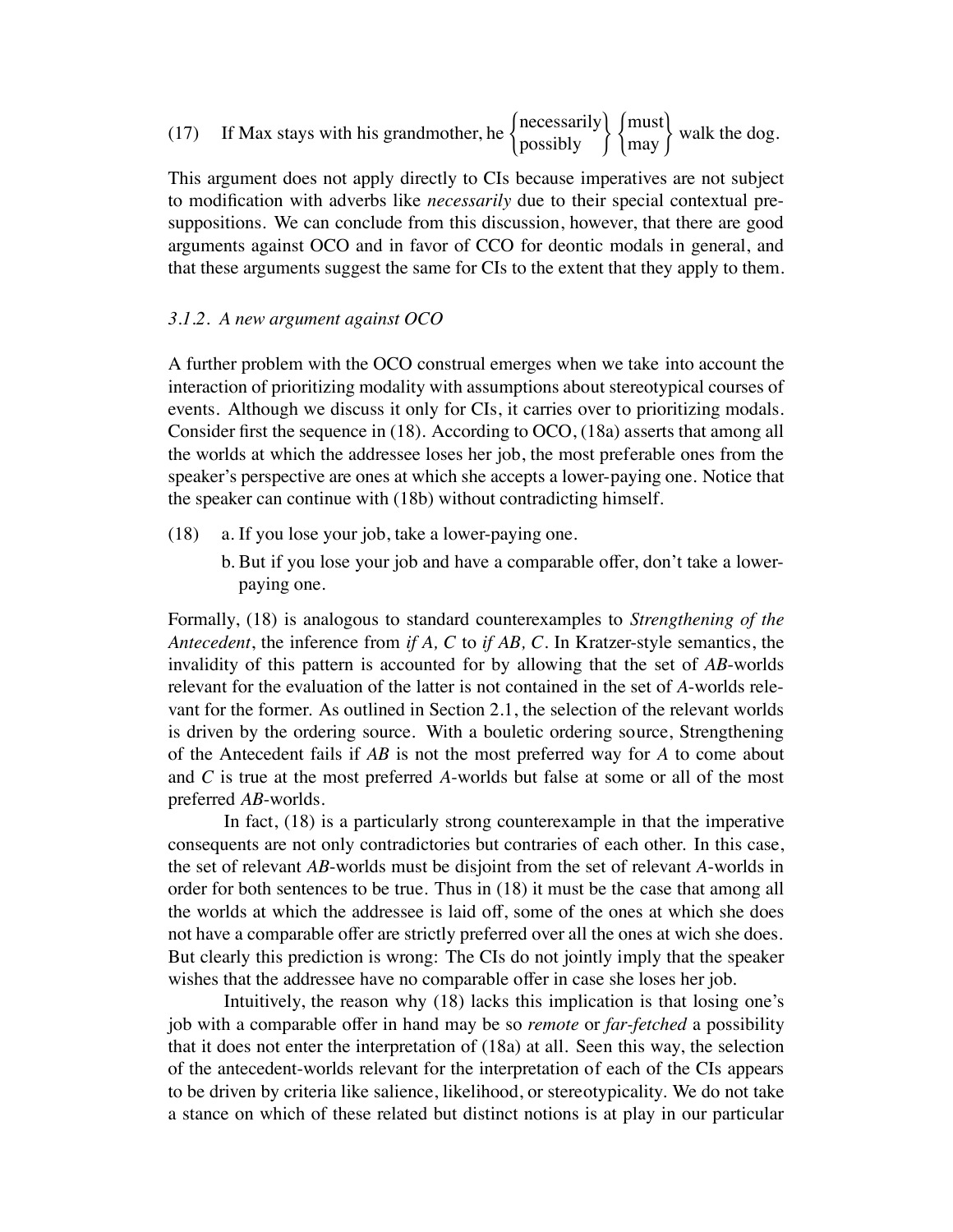example. For concreteness, we speak of stereotypicality in the remainder. What is important is that whichever notion is operative, it is separate from and independent of the speaker's preferences, hence the OCO analysis does not capture it.

One might attempt to remedy this problem within an OCO account by building stereotypicality into the semantics of the imperative. Whatever the details of the formal implementation of this idea might be, its semantic import would have to be that of a two-step interpretation under which the set of antecedent-worlds is first filtered by a stereotypical ordering source, and only the "best" worlds under that ranking are then further ranked according to the speaker's preferences. And if (and since) the imperative operator is to receive the same interpretation in matrix contexts as in CIs and the role of the *if*-clause is merely to restrict its modal base, then the modal base, restricted or not, should always be pre-ranked by stereotypicality.

Such a move would be questionable, however, for at least two reasons. One is that as we described it in the previous paragraph, the first step may well filter out as non-stereotypical all worlds in the (restricted) modal base at which the prejacent is true, rendering the imperative false. Therefore the account would predict that an imperative cannot be true unless its prejacent is stereotypical (in the case of CIs, stereotypical relative to the antecedent-worlds). Now, care must be taken in evaluating this prediction: We have to grant that speakers take into account the fact that they are about to issue the imperative and assess stereotypicality only on that basis. Thus the prediction is merely that they consider the prejacent stereotypical, *given that they issue the imperative*. But even this would be too strong: Mutinies and revolutions, especially failed ones, are rife with orders which take effect even though the speaker believes that the addressee will refuse to obey them.<sup>8</sup> It may be possible to refine the double-filtering approach in such a way that epistemic uncertainty and speaker preferences interact in more subtle ways. The idea would be that the pre-selection by stereotypicality is based only on what (the speaker thinks) the most likely objective circumstances are under which the addressee must act, disregarding the question of what the addressee will stereotypically do under those circumstances. Our implementation of this refinement would rely on the notion of *historical alternatives*, which we introduce in Section 3.2.3 below. By then we will have collected independent arguments against the OCO, however, having to do with the second reason why the use of two ordering sources is questionable.

The second problem with the double-filtering idea arises from two theoryinternal facts. First, a dependence on the application of two ordering sources in a particular order does not generally appear to be necessary for prioritizing modals. Second, we will see in Section 3.2.2 that the approach is semantically equivalent to one version of the CCO account. Both run afoul of further examples which we discuss below, but only the CCO lends itself naturally to further refinements which

<sup>8</sup>It may seem that such a situation would violate Schwager's (2006b) *Epistemic Uncertainty Constraint (EUC)*, which requires that the prejacent be consistent with the speaker's beliefs. But that would be a misconstrual of the EUC, which only requires that the prejacent be *possible* relative to the speaker's belief state. It says nothing about the prejacent's likelihood or the addressee's intentions. To satisfy the EUC, it is sufficient that the speaker is taken to believe that the addressee is (objectively) in a position to bring about the truth of the prejacent.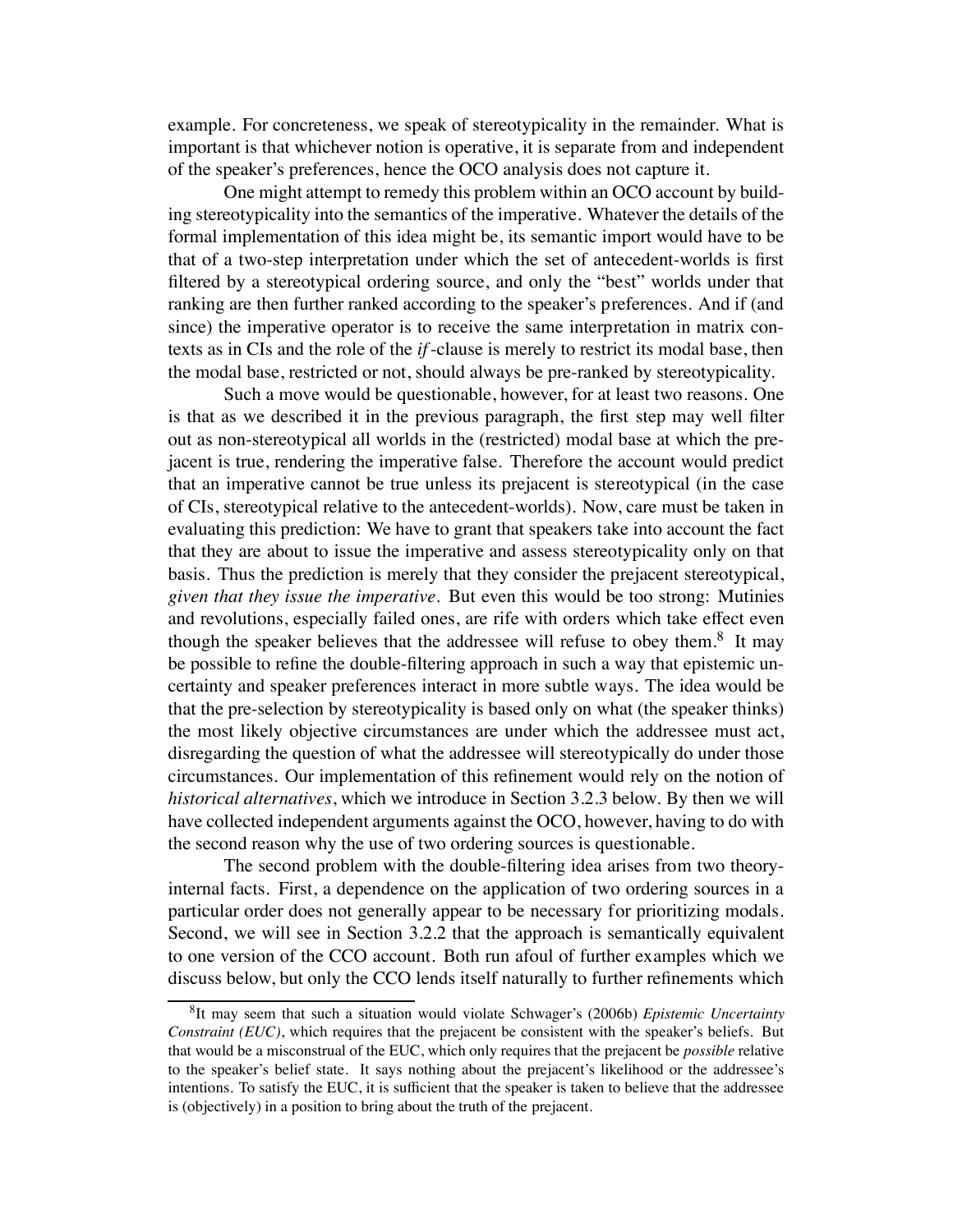address those problems without dramatic and stipulative departures from the standard semantics of modality. This second theory-internal argument against the OCO is ultimately decisive in our decision to favor the CCO.

# *3.2. Covert Conditional Operator*

It may seem odd that one would even consider an analysis according to which imperatives are embedded under epistemic modal operators. After all, it is wellknown that imperatives resist embedding in general. But imperatives do in fact occur in a range of embedded contexts, albeit a limited one, including modal subordination (Schwager, 2006a,b) and reported speech (Crnič and Trinh, 2009; Portner, 2007; Schwager, 2006b; Poschmann and Schwager, 2008). Such facts undermine the claim that imperatives cannot occur in embedded contexts and make a CCO analysis worth exploring.

Under a CCO construal, *If A, B!* states that at those worlds at which *A* is true, *B* is preferred. Thus the conditional consequent is evaluated point-wise at the antecedent worlds. If the force of the outer epistemic modal is human necessity relative to a stereotypical ordering source, then the truth conditions are as in (19).

- (19) If you get lost, call me!
	- a.  $\mathbb{E}_{[\text{you get lost}]}$  [ $\text{Myou call me}$ ] is true w.r.t.  $w, f, g$  iff for all worlds  $w' \in$  $O(w, f, g)$  at which A gets lost,  $\mathbb{I}[y \text{ ou call me}]$  is true at  $w', f', g'$ .
	- b.  $\mathbb{E}[\text{you call me}]$  is true w.r.t. *w'*, *f'*, *g'* iff at all worlds in  $O(w', f', g')$ ,  $\mathcal{A}$ calls S.

This analysis assumes that two modal operators are involved in CIs, each with a modal base and an ordering source, referred to in (19) as *f*,*g* and *f* ' ,*g*' , respectively. By assumption, the modal base of the outer epistemic operator is the speaker's belief state, ranked by a stereotypical ordering source. We also assume, based on the meaning of imperatives in general, that the ordering source of the embedded imperative reflects the contextually given preferences. But what should the modal base of the embedded imperative be?

Imperatives in CI consequents, like matrix imperatives, are concerned with possible courses of events. Thus (19) should not be falsified by the existence of worlds where calling is superfluous because the addressee miraculously develops perfect knowledge of the area the moment she is lost – such worlds may be highly desirable but have no effect on the interpretation of the imperative in the consequent, just as they are disregarded by stand-alone imperatives. This is ensured by considering only worlds in the context set. In the following, we discuss three possibilities in turn: the context set itself, the antecedent worlds within the context set, and the set of historical alternatives of each world in the context set. The discussion thus proceeds from the most "gobal" to the most "local" notion. We show that the last option is most adequate in light of certain basic intuitions about CIs.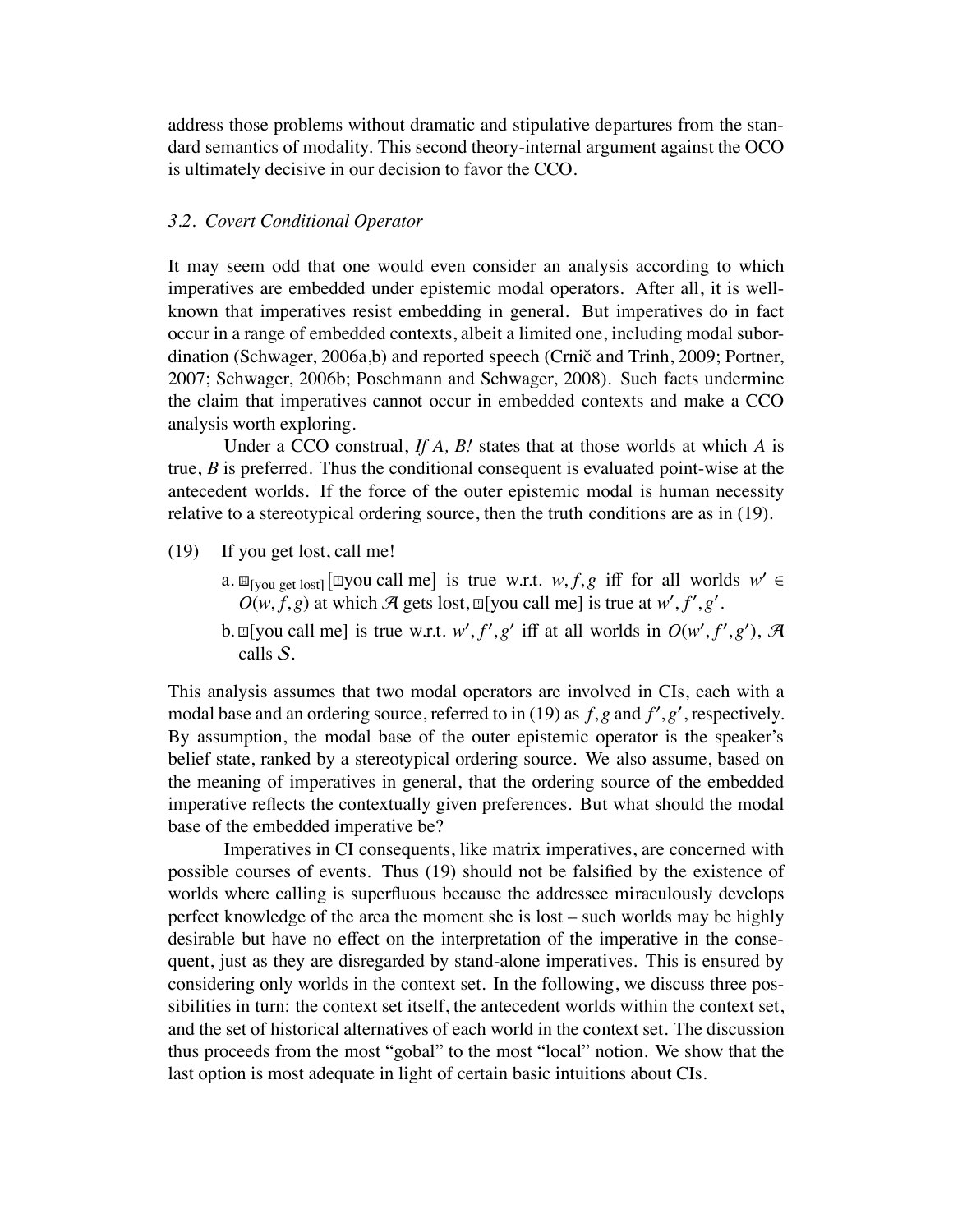#### *3.2.1. Context set*

First, suppose the modal base relevant for the imperative consequent is the set of all worlds in the context set, and consider the CI in (20).

(20) If you get lost, call me!

true at *w* iff for all stereotypical worlds *w*' consistent with S's beliefs in *w* such that  $A$  gets lost at  $w'$ , the preferences at  $w'$  rank highest those worlds in the context set at which  $\mathcal{A}$  calls  $\mathcal{S}$ .

As mentioned above, we follow Stalnaker (1978, 2002) in taking the context set to verify exactly the beliefs which the interlocutors implicitly agree to take for granted for the sake of the conversation. The most relevant feature of this construct is that it represents not only their shared beliefs about the external facts, but also their mutual beliefs about each other. For instance, it may be mutually believed for some proposition *p* that the speaker does and the addressee does not have a definite belief as to whether *p* is true or false. In such a case, at each world *w*' in the context set, *p* is either true at all worlds in the speaker's belief state at *w*' or false at all of them, while the addressee's belief state at  $w'$  comprises both  $p$ -worlds and  $\bar{p}$ -worlds.

Suppose for example that the relevant preferences are the speaker's, who (*i*) has an unconditional preference for the addressee not to get lost; and (*ii*) has no unconditional preference for or against being called. Intuitively the CI in (20) is consistent with this situation. But according to the truth conditions, it is false. For consider a stereotypical world *w*' in the speaker's belief state at which the antecedent is true, i.e., the addressee gets lost. By the authority condition and assumption (*i*), the speaker's preferences at *w*' rank highest those worlds in the context set at which the addressee does not get lost. By assumption (*ii*), that set of highestranking worlds contains both worlds at which she calls him and worlds at which she does not, hence the CI is false. Intuitively, if the CI is true, then it is because among the worlds at which the addressee gets lost, the speaker ranks highest those at which she calls. But assumption (*i*) implies that those worlds, like all antecedentworlds, are strictly outranked by ones at which she does not get lost.

Thus if the entire context set is taken to be the modal base for the imperative, then (20) implies that an unconditional preference for calling be in effect at the relevant antecedent-worlds. On the other hand, the CI does not imply that an unconditional preference for calling is in effect at *all* worlds in the speaker's belief state. These requirements cannot both be met unless either the modal base or the ordering source (or both) is allowed to vary between worlds depending on the truth or falsehood of the antecedent. We maintain that the ordering source should not vary: Even if the authority condition were not as eminently plausible a condition in itself as it is in our view, it would still be questionable to make the truth of the CI dependent upon uncertainty on the part of the speaker about the relevant preferences.

The upshot is that the relevant modal base for examples like ours must be a proper subset of the context set which contains only worlds at which the addressee is lost. What should this subset be?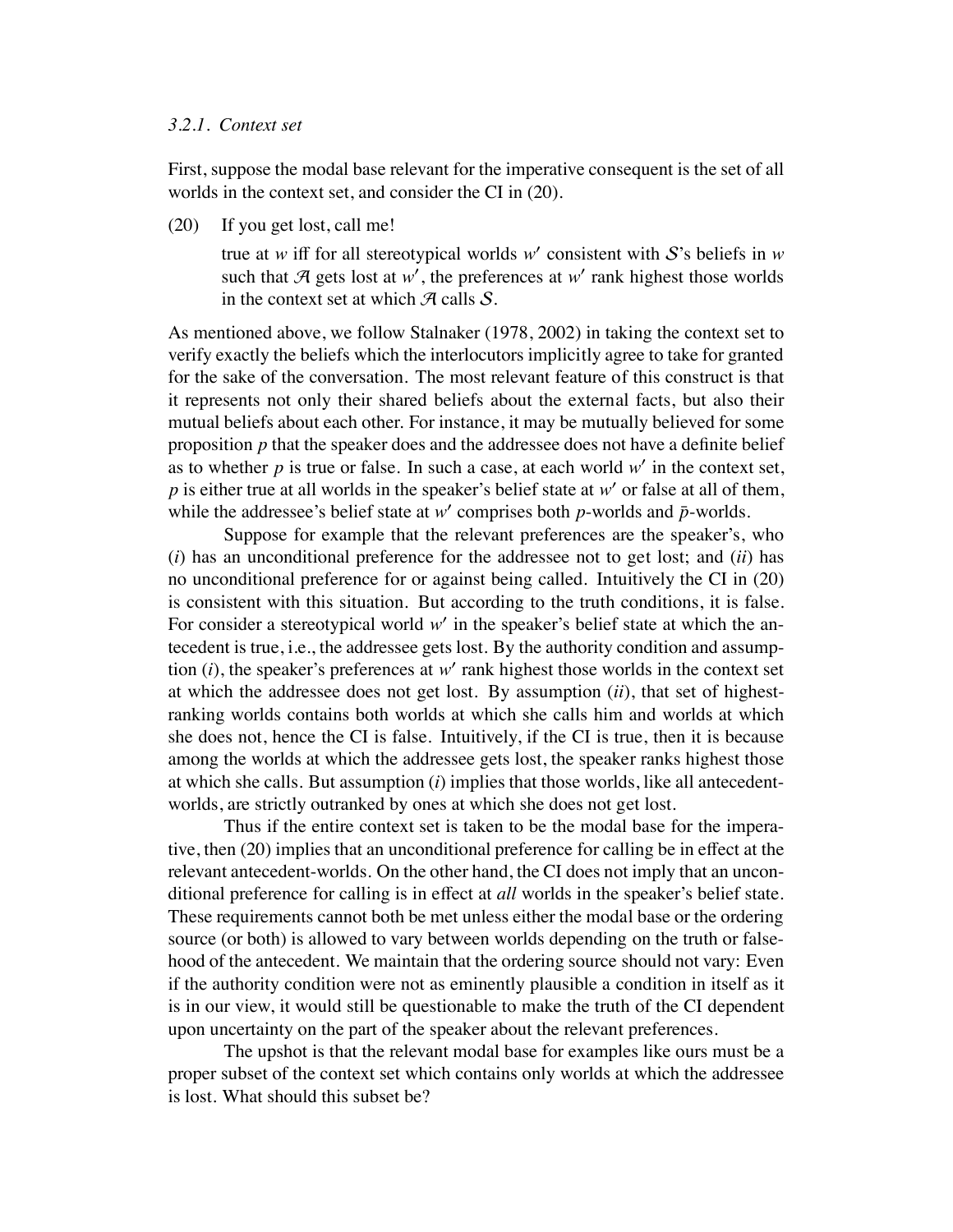# *3.2.2. Antecedent Worlds*<sup>9</sup>

One possibility is to make the set of antecedent-worlds in the context set the modal base of the imperative consequent. In our example, repeated as (21) with adjusted truth conditions, this means that at worlds at which the addressee gets lost, only worlds at which she gets lost are relevant to the truth of the consequent; similarly for worlds at which she does not get lost.<sup>10</sup>

(21) If you get lost, call me!

true in *w* iff for all stereotypical worlds *w*' consistent with S's beliefs in *w* such that  $A$  gets lost at  $w'$ ,  $S$ 's preferences at  $w'$  rank highest among the worlds in the context set at which  $\mathcal A$  gets lost, those at which  $\mathcal A$  calls  $\mathcal S$ .

Suppose again that the speaker prefers that the addressee not get lost, and consider a world *w*' in the speaker's belief state at which she does get lost. What should we assume about the speaker's preferences in order to derive plausible truth conditions for the CI?

The first thing to note is that the speaker's desires should not directly determine a preference for calling. This follows again from the assumption that the speaker knows his own preferences (i.e., that they are the same at all worlds in his belief state) together with the observation that no preference for calling is implied by (21) unless the addressee is in fact lost. Nor is it sufficient for the speaker's preferences to be limited to an attitude towards the truth or falsehood of the antecedent. For suppose, as in the last subsection, that the ordering source at *w*' contains only the proposition that the addressee not get lost. Since the modal base is restricted to worlds at which the addressee is lost, this ordering source would not differentiate between them, and the order it induces would be the universal relation on the modal base. But then (21) is false, unless it is already known that the addressee calls at *all* worlds at which she lost, which is clearly not implied.

So we need to assume that the speaker's preferences *jointly with the modal base* yield a preference for calling. This means that among the antecedent-worlds in the context set, his ordering source ranks some higher than others. For instance, the speaker may want to meet with the addressee for dinner, and among all the worlds at which she is lost, the ones at which the dinner takes place as hoped are ones at which she calls. No global preference for calling is implied, since it may well be that not getting lost alone is also sufficient to secure the dinner together. Crucial for getting plausible truth conditions for CIs in this way is that the ordering source include propositions which "cut across" the set of antecedent worlds, ranking some higher than others.

Thus by restricting the modal base to the antecedent-worlds in the context set, we can account for the truth of (21) in the given scenario. This is an improve-

<sup>9</sup>Schwager (2006a) considers only this possibility, but dismisses it as *ad hoc*. She therefore considers examples like (20) evidence in favor of an OCO construal. We argue below that it is not OCO, but a certain modification for CCO, that makes the best predictions even for these cases.

<sup>&</sup>lt;sup>10</sup>This analysis, as well as the one in Section 3.2.3 below, predict that the "Pepsi CI" in (15b) is trivially true. We reserve an a discussion of this prediction for future work. XXXXXXXXXX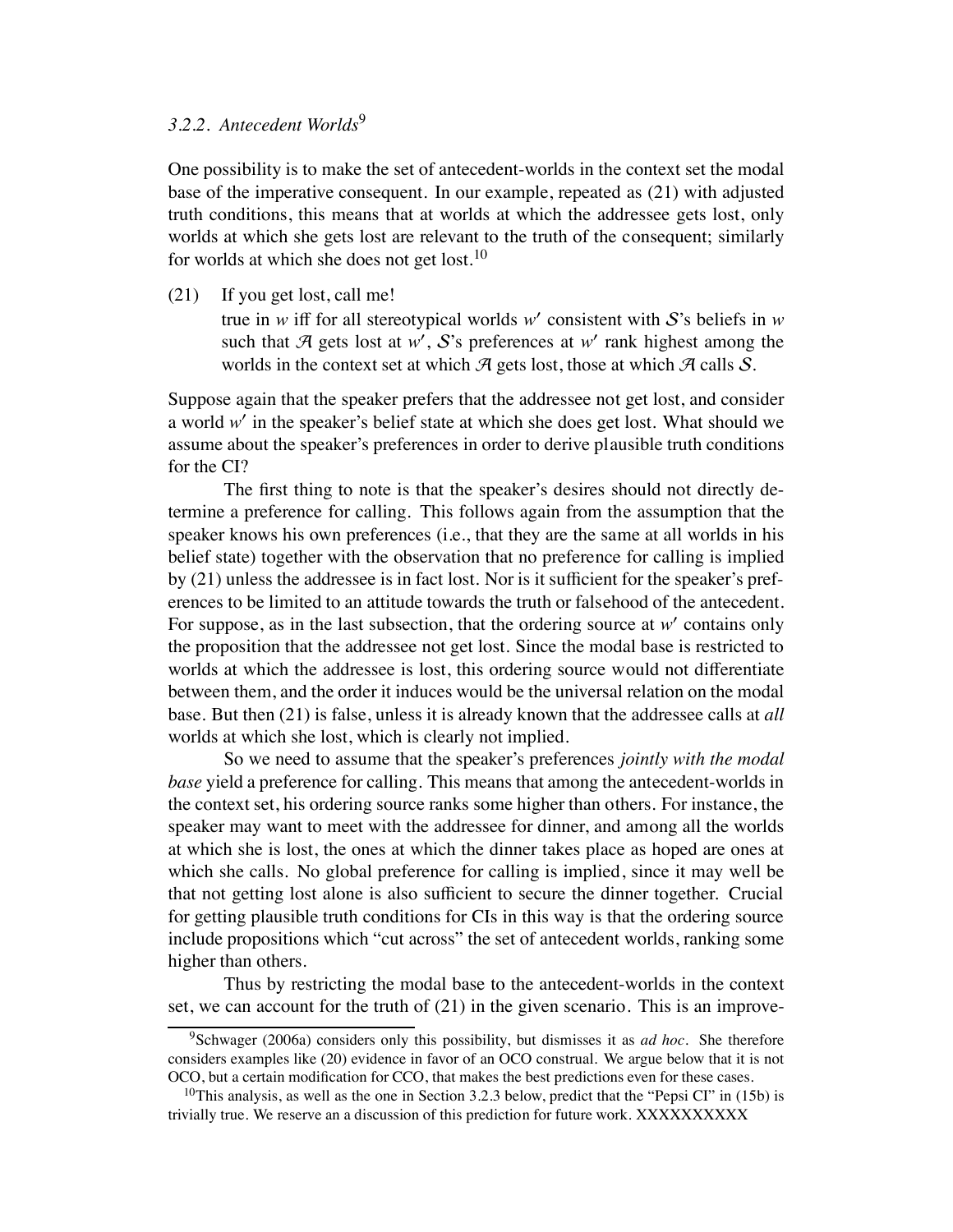ment over the interpretation in Section 3.2.1 above, which took the entire context set as the modal base. Nevertheless, having this in place, the account still runs into problems in connection with different types of contextually possible antecedent worlds. For example, consider the following variant of the scenario underlying (21). The addressee will spend her day sightseeing either in Chicago or in Evanston. The speaker's preferences are encoded in an ordering source which, at each world in the speaker's belief state, contains two propositions: (*i*) that the speaker and the addressee meet for dinner at the end of the day; and (*ii*) that they meet for dinner and save money. Among the stereotypical worlds in the context set at which the addressee gets lost, we find both worlds where she gets lost in Evanston and worlds where she gets lost in Chicago, but no matter where she gets lost, the only way to secure the dinner is to get in touch. Calling is an option in either city, but it is also costly. In Evanston, but not in Chicago, free wireless internet is a cost-saving alternative.

Now the set of worlds at which the antecedent is true includes ones in which she is lost in Chicago and ones in which she is lost in Evanston. Clearly most preferred among these, given the preferences (*i*) and (*ii*) above, are ones at which she gets in touch via free wireless internet, for these are worlds at which she saves money while also securing the joint dinner. In this scenario, the formal account makes two false predictions: First, (21) now comes out false, even though intuitively calling is still the best course of action for the addressee. Secondly, we predict that the CI in (22) is true. But intuitively (22) should come out false: The addressee may well get lost in Chicago, and in that case emailing is not even an option!

(22) If you get lost, email me!

This example highlights a problem which we have sidestepped so far, but which must be addressed eventually if we are to obtain a plausible account of CIs: By using the entire set of contextually plausible antecedent-worlds as the modal base for the imperative we are missing the fact that the question of what the best course of action is – both in the sense of which actions are available to the addressee and in terms of the likely consequences of those actions – may depend on contingencies that are not mentioned in either constituent of the CI. In our scenario, the speaker's preferences are responsible for the truth of certain conditional nonimperatives, such as the sentences in (23), but not the CI in (22).

- (23) a. If you get lost, I hope it is in Evanston.
	- b. If you get lost, it would be good if you could email me.

The crucial difference is, of course, that while the speaker may *hope* that the addressee is lost in Evanston and not in Chicago, he cannot *tell*/*ask her* to be lost in Evanston. The Evanston-worlds are irrelevant to the interpretation of the imperative at worlds at which the addressee is lost in Chicago, simply because at those worlds it is beyond her powers to make it such that she is lost anywhere else.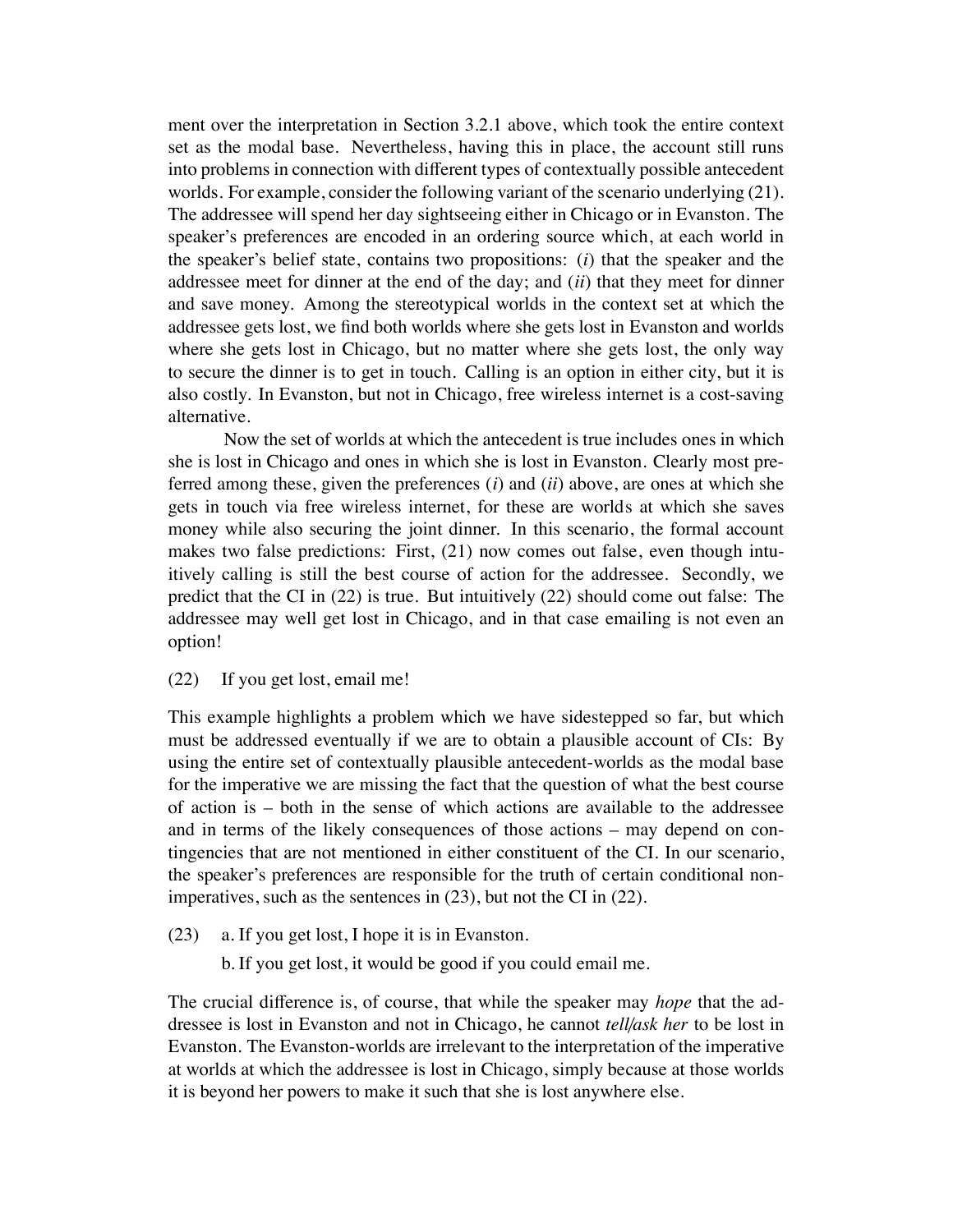#### *3.2.3. Historical Alternatives*

The conclusion of the last subsection suggests that objective circumstances should play a role in the interpretation of imperatives. The third option for determining the modal base rests on the idea that facts which are unalterable at the world *and time* of evaluation must be accounted for. The formal implementation of this idea requires that we add a temporal dimension to the model. Here we only give an informal description of the main points.

The basic idea is to restrict the modal base, at each world *w*' in the speaker's belief state, to the *historical alternatives* of *w*' at the time at which the antecedent is evaluated. The notion of a historical alternative has been found to play a role in the semantic interaction between expressions of modality, including conditionals, and temporality (see Thomason, 1984 for a discussion of the formal background, and Condoravdi, 2002, Kaufmann, 2005 for linguistic applications). It is meant to account for the intuition that there is a fundamental asymmetry between a "fixed" past and present on the one hand, and an "open" future, on the other: At any time *t*, each possible world has exactly one history leading up to and including *t*, whereas there are multiple possible continuations from *t* on; which of these possible courses of events is the actual one is not decided until the relevant later time comes to pass. Formally, for any world *w* and time *t*, the set of historical alternatives of *w* at *t* consists entirely of worlds indistinguishable from *w* at all times up to *t*. Variation among the historical alternatives is only possible with respect to times later than *t*.

Among the linguistic facts whose analysis appeals to this asymmetry is that modal sentences with past or present reference in the prejacent can only have an *epistemic* interpretation, reflecting subjective uncertainty, whereas with future reference an additional, *metaphysical* or objective reading becomes available. But objective uncertainty has epistemic consequences: What is not objectively settled cannot possibly be known in advance. Formally, this amounts to a constraint on the relation between the historical alternatives at a given time and the epistemic alternatives modeling the speaker's belief state at that time: Epistemic states must be unions of entire classes of historical alternatives; they must not "cut across" them, including some but not all historical alternatives of some world at the given time. Such cross-cutting would amount to knowledge of future facts which are not yet objectively determined, which we assume is impossible. Crucially for our purposes, for any time *t* and world *w*' in the speaker's belief state at *t*, the set of historical alternatives of *w*' at *t* is guaranteed to be a subset of the speaker's belief state at *t*.

Now, the interpretation of CIs, and indicative conditionals in general, in a model which takes this interaction between modality and time seriously, is complicated by the fact that the antecedent may be evaluated at times later than the speech time. This is the case in (21) and (22) above: The antecedent can be paraphrased as *If (and when) you get lost at some (non-past) time . . .* . Intuitively, the courses of action available to the addressee in case she does get lost at some future time are determined at that future time, not at the speech time at which the CI is issued and interpreted. This is predicted as a consequence of a temporal shift into the future that is always avaiable with indicative conditionals (Kaufmann, 2005) and which,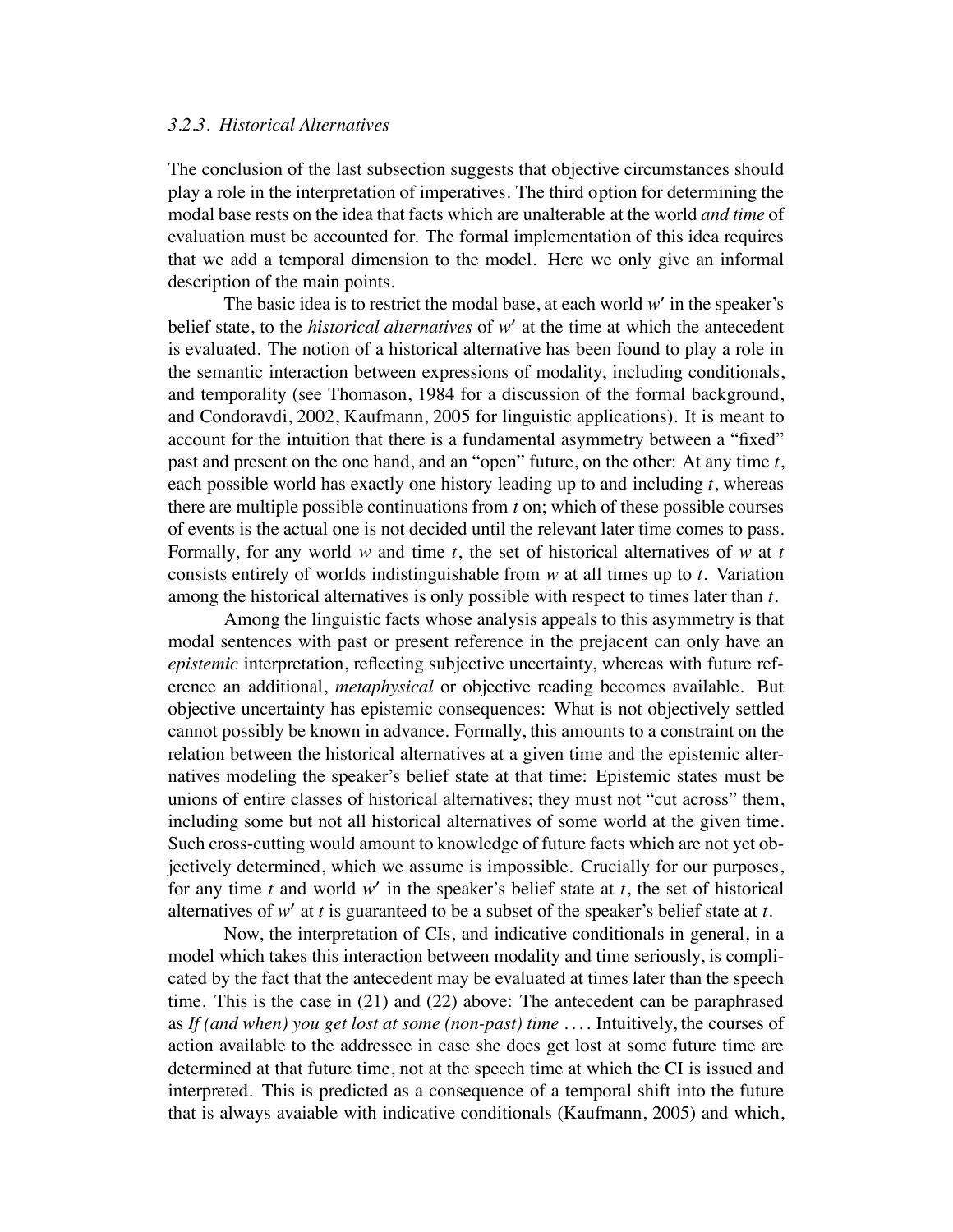importantly, affects the interpretation of both the antecedent and the consequent. Thus if historical alternatives determine the modal base relevant for an imperative consequent, it must be kept in mind that those are the historical alternatives at its (possibly forward-shifted) interpretation time, not necessarily those at speech time.

With this background in place, let us now see how the restriction of the modal base to the historical alternative fares with respect to our example (21), repeated here as (24).

(24) If you get lost, call me!

true in *w* iff for all stereotypical worlds *w'* consistent with  $S$ 's beliefs such that  $A$  gets lost at  $w'$ ,  $S$ 's preferences rank highest among the historical alternatives of  $w'$  those at which  $\mathcal A$  calls  $\mathcal S$ .

The first thing to note that these truth conditions are stronger than those in (21) above, where the imperative was evaluated relative to the whole set of (relevant) antecedent-worlds. Under that interpretation the imperative was true at all antecedent-worlds if (and only if) it was true at any of them. This is because the modal base is the same at all relevant antecedent-worlds (namely the set of antecedent-worlds), and the ordering source is constant by assumption. In (24), in contrast, the set of antecedent-worlds is partitioned into classes of historical alternatives. Suppose the CI was true under the former interpretation. This means that the addressee calls at all of the most preferred ones among the antecedent-worlds. Each of them will also be among the most preferred ones within its local class of historical alternatives – but, crucially, not *vice versa*: There may be worlds that are most preferred locally (among their historical alternatives) but not relative to the entire set of antecedent worlds. This means that a CI that was true under the interpretion in (21) may now be false under (24). On the other hand, the increased locality cannot in itself render a CI that was false relative to the set of antecedent-worlds true relative to historical alternatives.

This argument makes clear that so far, we have only solved part of the problem. Recall that in Section 3.2.2 we showed that by taking the antecedentworlds as the modal base we ended up with two incorrect predictions for the Chicago/Evanston scenario: Sentence (24) was predicted to be false, while (22), repeated here as (25), was predicted to be true.

(25) If you get lost, email me!

Now the analysis in terms of historical alternatives correctly predicts the falsehood of (25). Emailing is not even an option at some of the (relevant) antecedent-worlds, let alone a preferred one. And since the CI requires for its truth that the consequent come out true point-wise at all (relevant) antecedent-worlds, the CI is correctly predicted to be false.

#### *3.2.4. Metalinguistic considerations*

While the falsehood  $(25)$  is now accounted for,  $(24)$  is still not predicted to be true in the Chicago/Evanston example. The problem is that our truth conditions require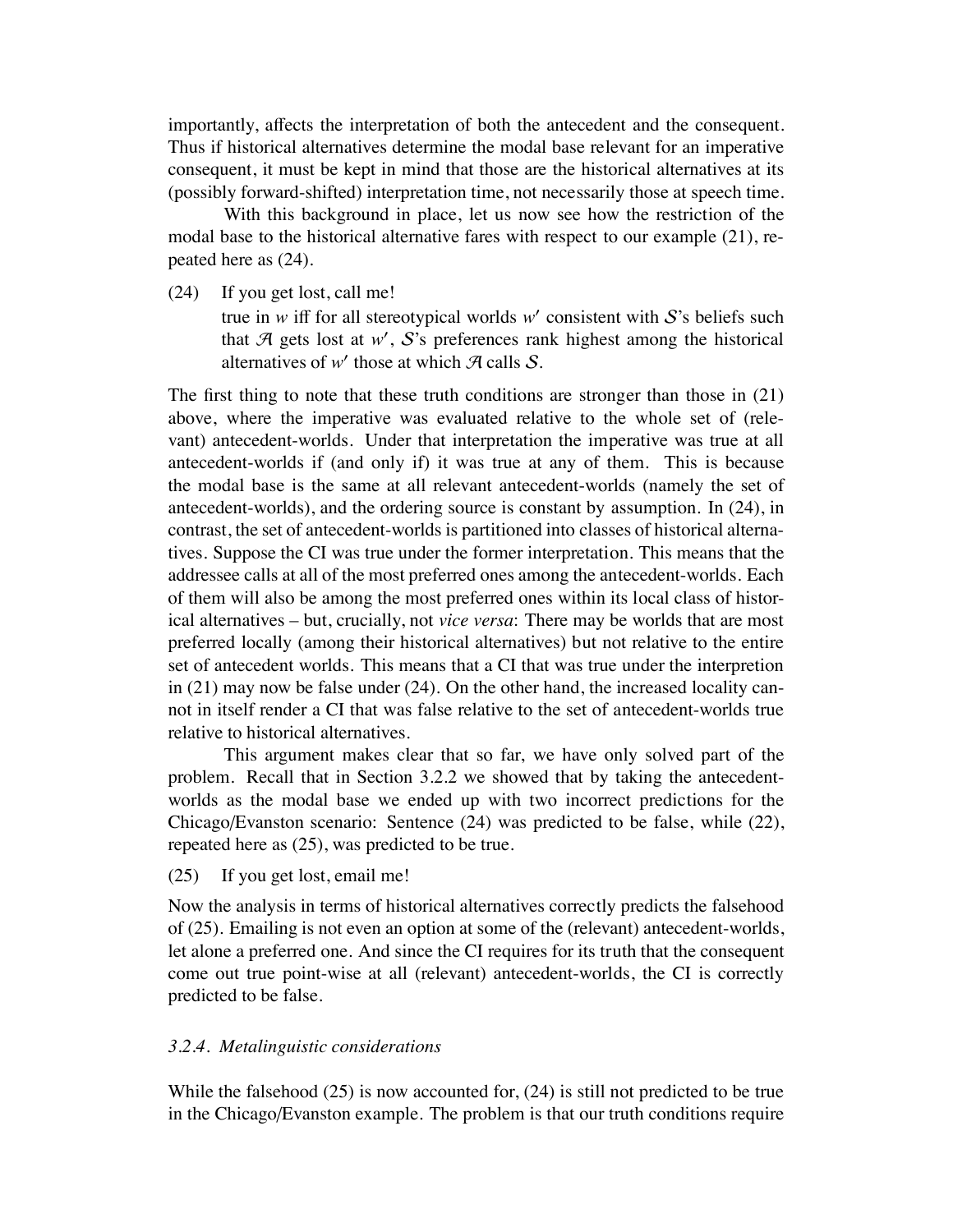that in order for the CI to be true, calling must be the preferred course of action at *all* (relevant) antecedent-worlds. This is not the case in the scenario: At worlds at which the addressee gets lost in Evanston and therefore has access to email, the worlds ranked highest by the speaker's preferences do not include any calling worlds, as they are too costly.

Let us be clear about the scope of this problem. Although it turned up in our discussion of conditional imperatives, it is in fact not confined to this particular set of data. It arises just the same if we restrict our attention to simple imperatives like (26) relative to a scenario which is similar to the Chicago/Evanston story discussed thus far, except that the addressee is lost already, talking to the speaker on the phone, and the only way to ensure their joint dinner is to get in touch with Eva (subject to the same contingencies w.r.t. money and wifi availabilities). If the speaker does not know in which city the addressee is and the facts are as before, then (26) is felt to be true. Again the problem is not confined to imperatives but arises with modal verbs just the same. $11$ 

- (26) a. Call Eva!
	- b. You should call Eva!

The general problem can be stated as follows: If the speaker wants to give advice as to what is the best course of action but does not know what the circumstances are or will be under which the addressee has to act, he can apparently call an action  $\alpha$  the best option even if, strictly speaking,  $\alpha$  is not the best option at *all* relevant worlds, but dominated "locally" at some worlds by an option  $β$ . Note that this is subject to two constraints:  $\alpha$  must be available at all relevant worlds, and there are relevant worlds at which  $\beta$  is not available (or possibly, in alternative scenarios, worlds at which  $\beta$  is strongly dispreferred). This seems to be at odds with truth conditions that flatly state that  $\alpha$  is "the best option." One possible adjustment would be to weaken the truth conditions to require that  $\alpha$  be "the best option guaranteed to be available." We might consider tying this to the epistemic uncertainty condition imposed on imperatives in general, which requires mutual joint belief that the speaker considers the prejacent of the imperative possible. Alternatively, we could require that  $\alpha$  be "optimal" according to some weighted global comparisons scheme. But we won't pursue these directions here. Rather, we want to step back and reconsider the felicity of the sentence in the given scenario. Strictly speaking, shouldn't the speaker have said something along the lines of (27)?

(27) If you get lost, call me or email me, depending on whether you are in Chicago or in Evanston.

(27) would certainly have been an alternative, yet (24) seems acceptable, too. Let us revisit the description of the scenario: We assumed an overall goal of meeting for

<sup>11</sup>The status of examples involving *must* or *have to* may be less clear, though, in this scenario. This is in line with observations in the literature on anankastic conditionals (e.g. von Stechow et al., 2005), where it is also argued that *should* and *ought to* are more readily felt to be true (and imperatives pattern with them, cf. Schwager, 2006b) than *must* and *have to*.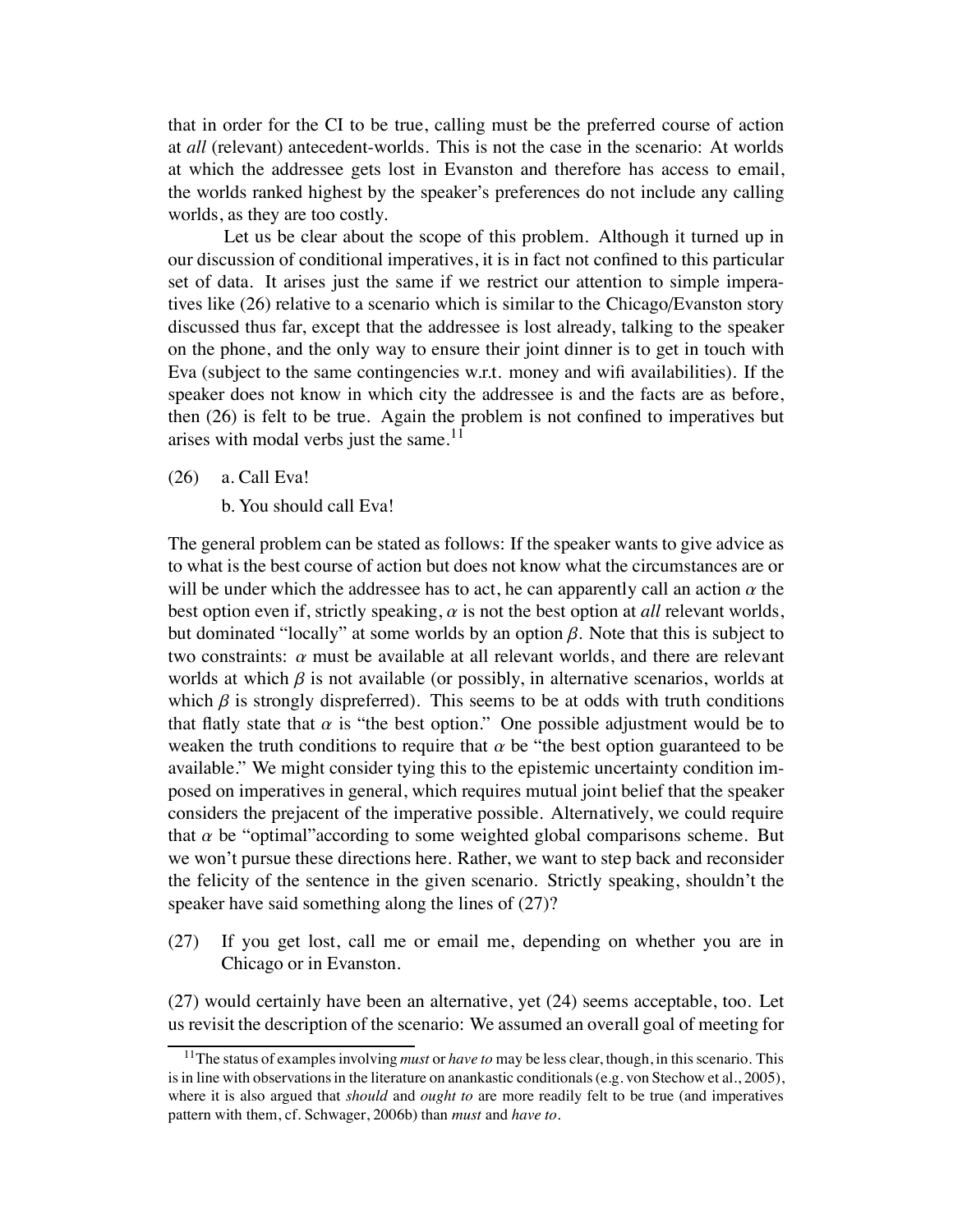dinner, and a subsidary goal of saving money if possible. But if these were his only concerns, the speaker should indeed have uttered (27), as (24) may well not lead to the best outcome for him. This, we contend, is the correct judgment, whereas the impression that (24) is true is due to tacit additional preferences, presumably either (*a*) that the addressee have a simple enough plan, or (*b*) that the speaker not have to give lengthy explanations. Both would be good reasons to prefer (24) over (27).

Yet, (*a*) and (*b*) do not just account for the speaker's choice of words, they also interact with the truth conditions (which crucially rely on speaker's preferences) and render (24) true when added to the ordering source for the CI. Note that (*a*) is unproblematic: We can ensure that having a simple plan outranks saving money by construing the preferences as (*i*) we meet for dinner, (*ii*) we meet for dinner and you follow a simple plan, (*iii*) we meet for dinner and you follow a simple plan and we save money. In that case, the highest ranked worlds are worlds at which speaker and addressee meet for dinner and the addressee follows the simple plan of calling (which is the best simple plan in view of the third goal of saving money, outranking for example options like calling a helicopter). Things are less straightforward with (*b*), which requires an adequate formalization of the interaction between meta-linguistic (roughly, Gricean) and extra-linguistic preferences. The issue is clearly not confined to CIs or imperatives.

Note that these more fine-grained preferences only help if the ordering happens pointwise. The solution does not carry over to the solution in terms of antecedent worlds or its equivalent in terms of an OCO sensitive to stereotypicality. Those theories still predict (22) to be true and (19) to be false.

## **4. Conclusions**

We have shown that conditional imperatives of the hypothetical subtype can be given a promising analysis if the imperative is understood as a modal operator of human necessity embedded under a covert epistemic modal which is restricted to quantify over antecedent worlds. We have discussed various possiblities of what the imperative modal operator itself could quantify over. Ultimately, we believe to have shown that pointwise quantification over (stereotypical) alternatives to each of the worlds considered by the epistemic modal operator makes the best predictions. Still, the discussion at the end of Section 3.2.4 shows that ordering sources seem to be a somewhat crude tool for modeling the ranking of preferences, let alone the interaction between extra-linguistic and meta-linguistic preferences. This could be taken as an argument to switch to a framework that deals with utilities directly. Lastly, we would like to point out that the remaining worries do not apply exclusively to conditional imperatives, but affect conditionals containing other non-epistemic modals as well. We consider this further support for theories that assimilate modals and imperatives.